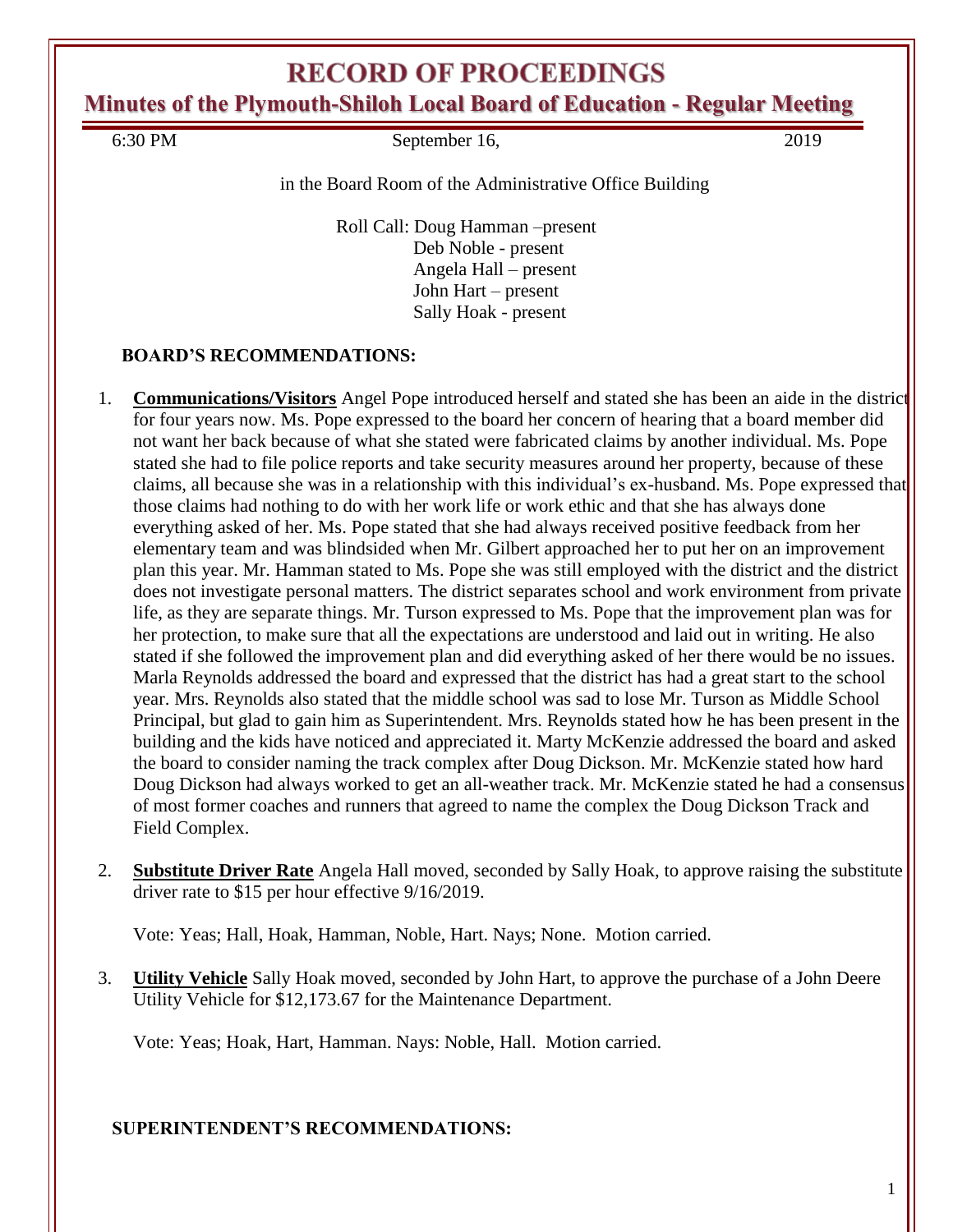## **Minutes of the Plymouth-Shiloh Local Board of Education - Regular Meeting**

| 6:30 PM<br>September 16,                                                                                           | 2019                   |
|--------------------------------------------------------------------------------------------------------------------|------------------------|
| Upon the recommendation of Superintendent Turson, John Hart moved, seconded by Sally Hoak, to<br>1.                |                        |
| approve the following actions for the 2019-2020 school year:                                                       |                        |
|                                                                                                                    |                        |
| <b>Classified Substitutes</b>                                                                                      |                        |
| Approve Samantha Neal as substitute cook                                                                           |                        |
| Approve Monica Baxter as substitute custodian                                                                      |                        |
|                                                                                                                    |                        |
| <b>Classified Employment</b>                                                                                       |                        |
| Approve 3 hours for Laura McKenzie for Newline Smart TV Training                                                   |                        |
|                                                                                                                    |                        |
| <b>Degree Change</b>                                                                                               |                        |
| Approve the degree change for Martin McKenzie from MA to MA+30 effective August 15, 2019                           |                        |
| Approve the degree change for Bryan Fritz from BA+15 to MA effective October 1, 2019                               |                        |
| <b>Supplementals</b>                                                                                               |                        |
| Approve Rob Detterman as Varsity Assistant Football Coach                                                          | 0 years of experience  |
| Approve Chris Cullen as Intramural Advisor                                                                         | 7 years of experience  |
| Approve Hannah Adams as Varsity Assistant Girls Basketball Coach                                                   | 0 years of experience  |
| Approve Nick Roll as Varsity Assistant Wrestling Coach                                                             | 14 years of experience |
| Approve Bryon Bailey as MS Wrestling Coach                                                                         | 7 years of experience  |
| Approve Jake Strayer as Head Baseball Coach                                                                        | 2 years of experience  |
| Approve Matt Anderson as Head Track and Field Coach                                                                | 4 years of experience  |
|                                                                                                                    |                        |
| <b>School Fees</b>                                                                                                 |                        |
| Approve the amended school fees for the Elementary for the 2019-2020 school year                                   |                        |
|                                                                                                                    |                        |
| <b>Tutor</b>                                                                                                       |                        |
| Approve Jeremiah Balkin as a home bound instructional tutor at \$22.00 per hour, not to exceed 5 hours per<br>week |                        |
|                                                                                                                    |                        |

#### **Homecoming**

Approve the Homecoming Dance be held at the Village Building, Sept. 28, 7:00-10:00 p.m.

## **Career Advising Policy**

Approve the renewal of the Career Advising Policy – Board Policy - IJA

## **Student Travel**

Approve the attendance at the FCCLA Leadership Training October 14-15, 2019 held at the Heartland Retreat Center in Marengo, Ohio

Vote: Yeas; Hart, Hoak, Hamman, Noble, Hall. Nays; None. Motion carried.

2. **Other** Mr. Turson discussed the district's current bus situation. He explained the district should be receiving the used bus purchased tomorrow, and the district can hopefully return the bus borrowed from Shelby. He explained that Bus 3 was still at Mansfield being serviced, and that Mansfield Truck and Sales was having difficulty figuring out the issue with it. Mr. Turson explained that the new bus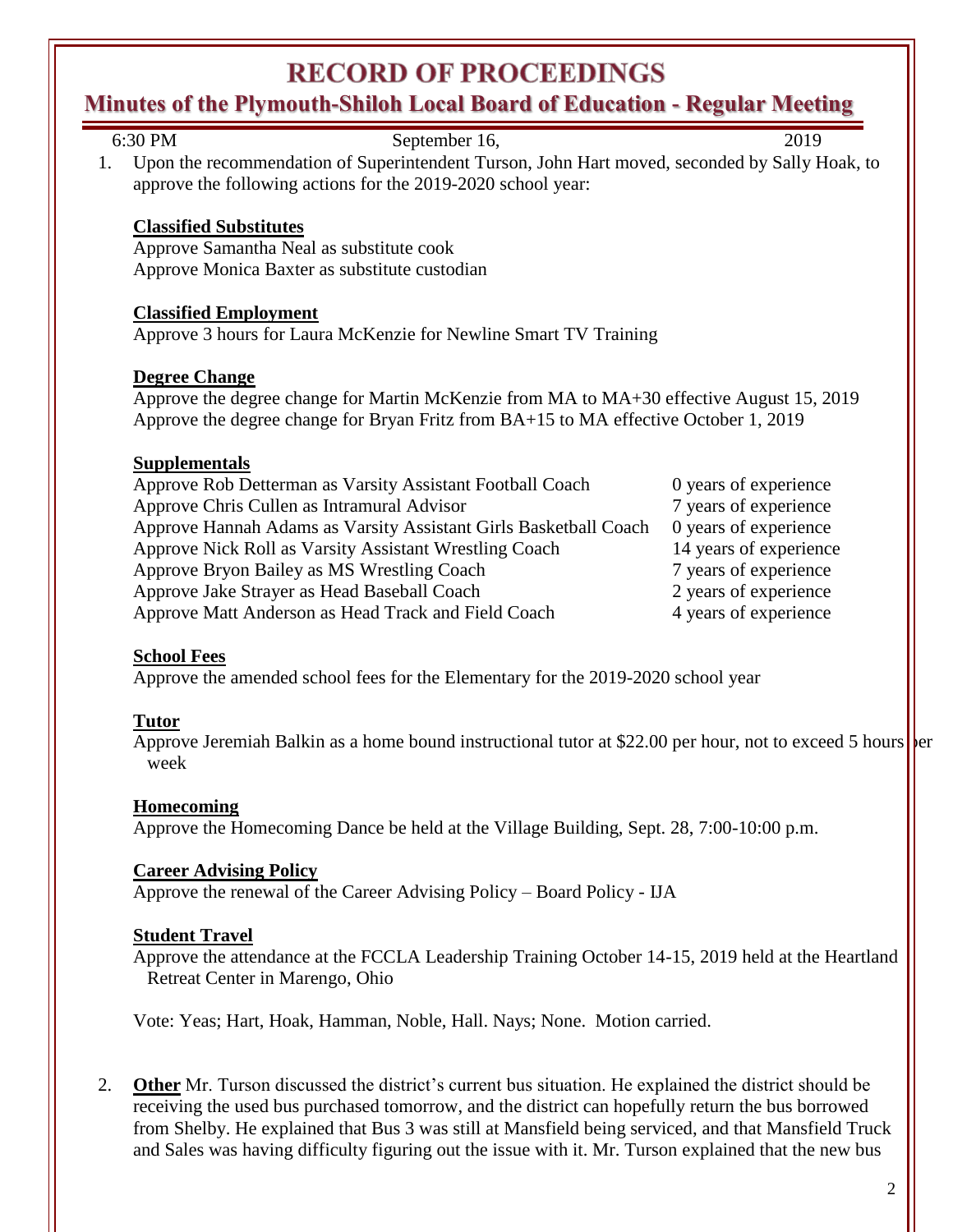## **Minutes of the Plymouth-Shiloh Local Board of Education - Regular Meeting**

6:30 PM September 16, 2019

was ordered, and the district should plan on purchasing a new bus every year for the next three or four years. Mr. Turson discussed bringing Preschool back into the elementary building, and the possibility of moving fifth grade to the middle school. Mr. Turson stated he had discussed Mid-Ohio running the preschool, as it would be too costly for the district to run themselves. Mr. Turson discussed having a committee through the process. Mr. Hamman stated he appreciated the open communication.

## **TREASURER'S RECOMMENDATIONS:**

1. Upon the recommendation of Treasurer, Gavyn Bazley, Deb Noble moved, seconded by Sally Hoak, to approve the following:

#### **Minutes & Financial Information**:

Approve the Minutes of the August 19, 2019 regular meeting with noted change Approve the Monthly Expenditures, Financial Reports. Total Expenditures for the Month of August were \$1,047,510.14

#### **Budgetary**

Approve the amendments to the Estimated Resources and Appropriations as presented Approve the Teacher Assistance Program Grant from the Richland County Foundation for \$1,385.65 for LEGO WeDo Robotic Kits (019-9220)

Permanent Appropriations

BE IT RESOLVED, to adopt the following appropriations for FY 2020:

| 001 General Fund                     | \$10,376,172.93 |
|--------------------------------------|-----------------|
| 007 Teacher Flower Funds             | 550.00          |
| 018 Principals Funds                 | 27,990.00       |
| 019 Grants                           | 14,435.86       |
| 034 Classroom Facilities Maintenance | 42,959.13       |
| 035 Severance Fund                   | 97,030.93       |
| 300 Athletic & Music Funds           | 116,342.30      |
| 400's State Funds (special revenue)  | 5,400.00        |
| 500's Federal Funds                  | 506,909.33      |
| 002 Bond Retirement                  | 138,627.50      |
| 003 Permanent Improvement            | 0.00            |
| 022 Athletic Tournament              | 6,474.43        |
| 006 Food Service                     | 409,688.02      |
| 009 Uniform Supplies                 | 28,423.00       |
| 020 Farm Fund                        | 12,600.00       |
| 014 Rotary Funds                     | 0.00            |
| 024 Self Insurance                   | 72,210.00       |
| 200 Student Activities               | 77,357.93       |
|                                      | \$11,933,171.36 |

## **Donations**

Approve the donation of \$20 from Plymouth Hardware to the National Honor Society